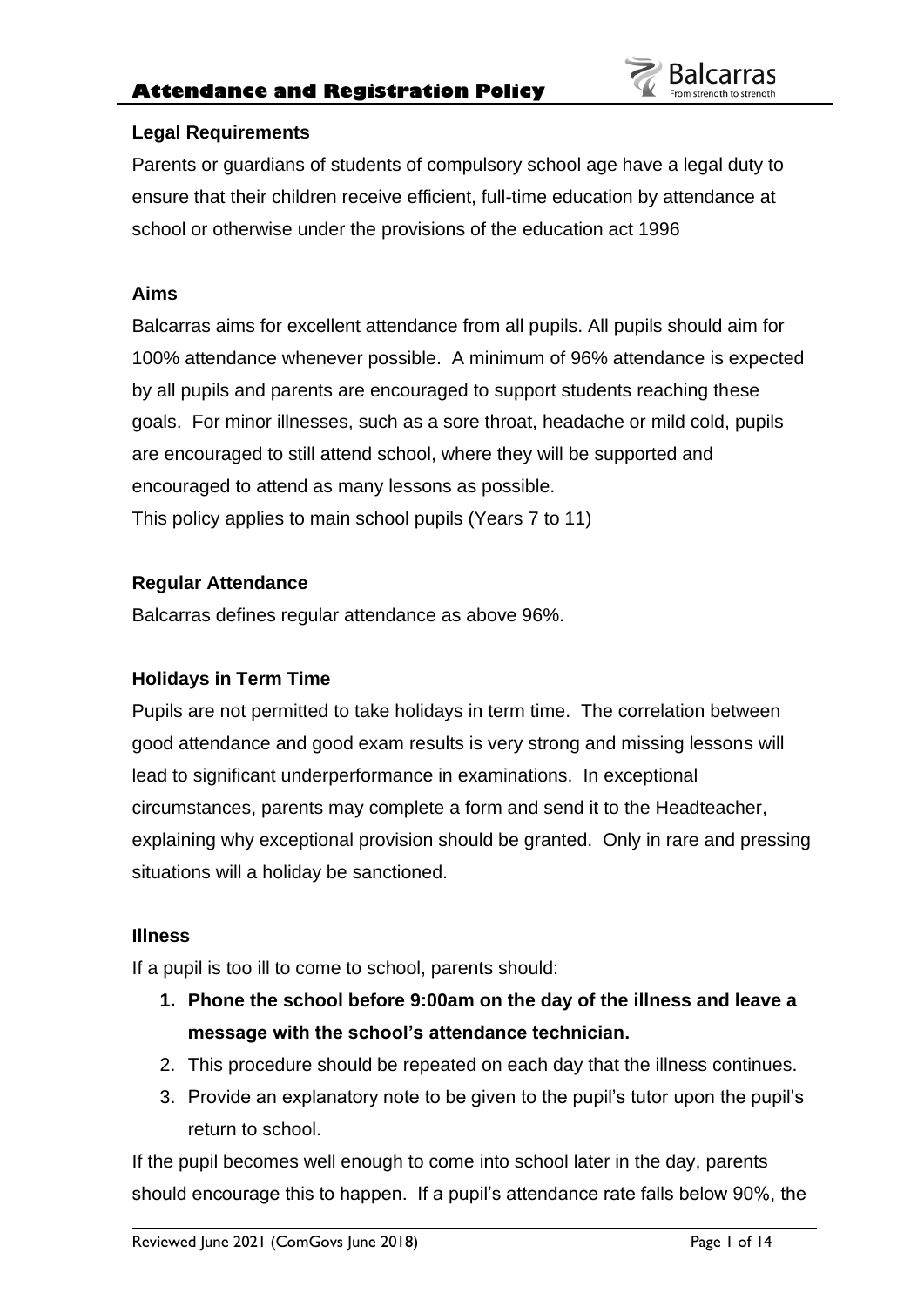# **Attendance and Registration Policy**

school will insist that parents take the pupil to their GP whenever further illness occurs, and written medical confirmation of attending a GP appointment from the surgery must be presented to the school. The school will also request a visit from the EWO (Education Welfare Officer) to the parents' house when attendance drops below 90%.

# **Absence for Extra Curricular Activities**

Balcarras encourages pupils' participation in extracurricular activities. Pupils will sometimes need time away from school to participate in their chosen field. Examples might include:

- Playing sport for a national or county side
- Performing in a drama production or TV/film role
- Instrumental performance for an orchestra
- A dance exam or a music exam

**Parents must always e-mail the House Head to request any time off from school for special events.** In all situations, professional discretion will be taken and close liaison with the pupil and parents will inform the school's decision. Where an absence is beneficial to the pupil's success in his/her chosen field and unlikely to significantly harm the pupil's education, then special permission will be granted to have time away from school.

## **Long Term Absence**

Where a pupil has long term absence, due to an independent professionally diagnosed medical condition, the school will work closely with parents and all relevant outside agencies (GP, consultant, counsellor etc.) to ensure a programme is in place to provide appropriate educational provision (within the limits of the school's funding and staffing).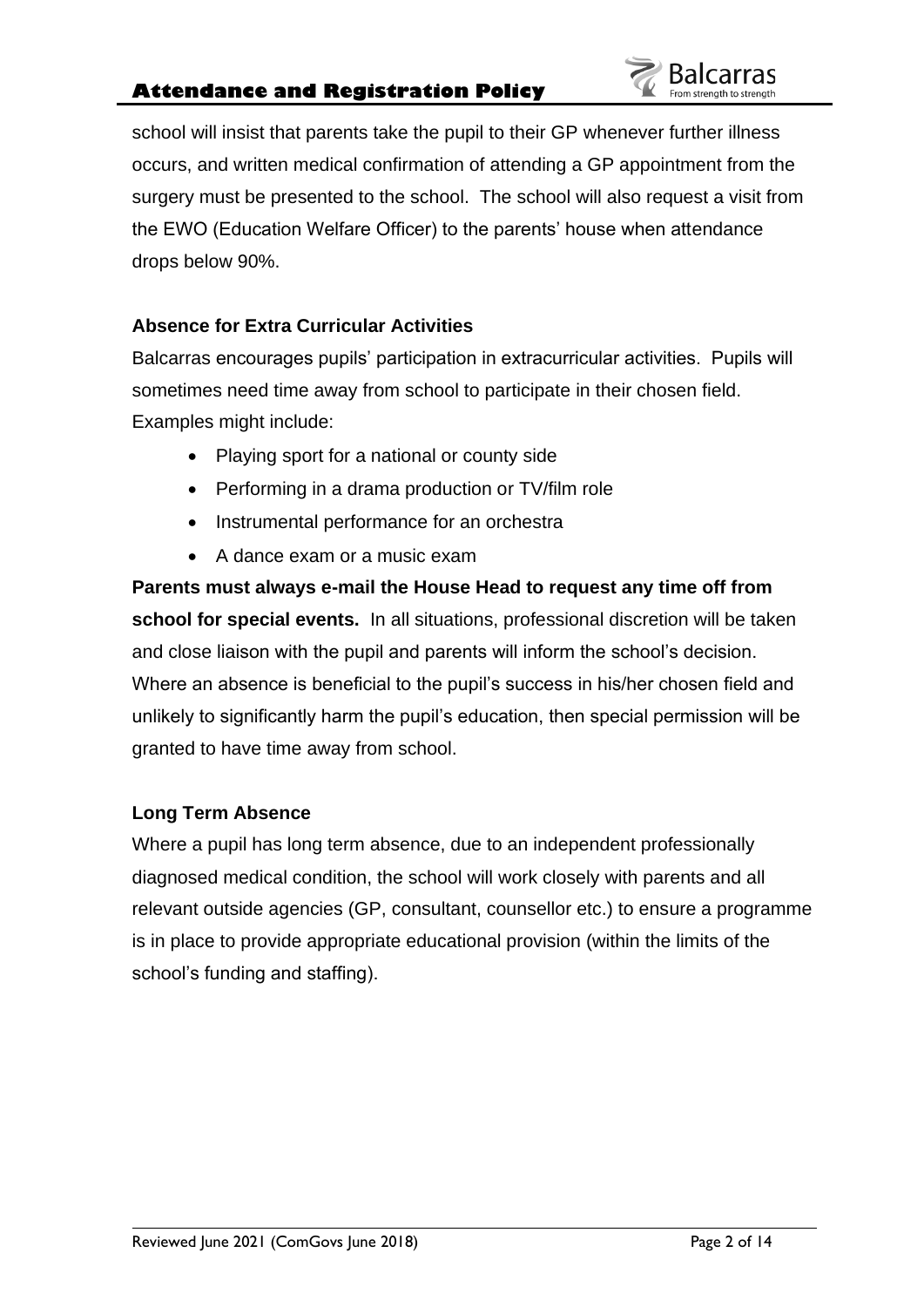

## **Attendance Officer**

A full time attendance officer works in the school. The role involves:

- 1. Ensuring the registers are taken every am and pm registration
- 2. Accepting phones calls from parents when pupils are absent
- 3. Contacting parents between 9:00am and 10:00am on the first day of absence if no reason has been received (although all parents should phone in before 9:00am whenever their child is absent). Contact will usually be made via email to the parents e-mail address.
- 4. Checking the pm registration to see if any pupil is absent who was present at am registration, and take the necessary action, including informing the Head of House and parents.
- 5. Monitor for patterns of absence and keep HoHs informed if a pupil's absence is falling into a pattern
- 6. Liaise between the pastoral team and the EWO (Education Welfare Officer) about pupils whose attendance is a concern and further intervention is required
- 7. Send appropriate letter to parents when poor attendance is recorded.
- 8. Producing an accurate list of all absences. This will be printed and stored at main reception by 10:00am for each day, to be used in the event of an evacuation.
- 9. Producing accurate data, at regular intervals, to monitor attendance across the school

The attendance officer will produce the following data weekly:

- 1. List of pupils with attendance below 93% from 1<sup>st</sup> September
- 2. Attendance percentage for the week for each Tutor Group/House/Whole School
- 3. Attendance percentage since 1<sup>st</sup> September for each tutor group
- 4. Attendance percentage for each House since 1<sup>st</sup> September

This information will be disseminated to Headteacher, Deputy Head, Assistant Head i/c pastoral, SENCO, HoHs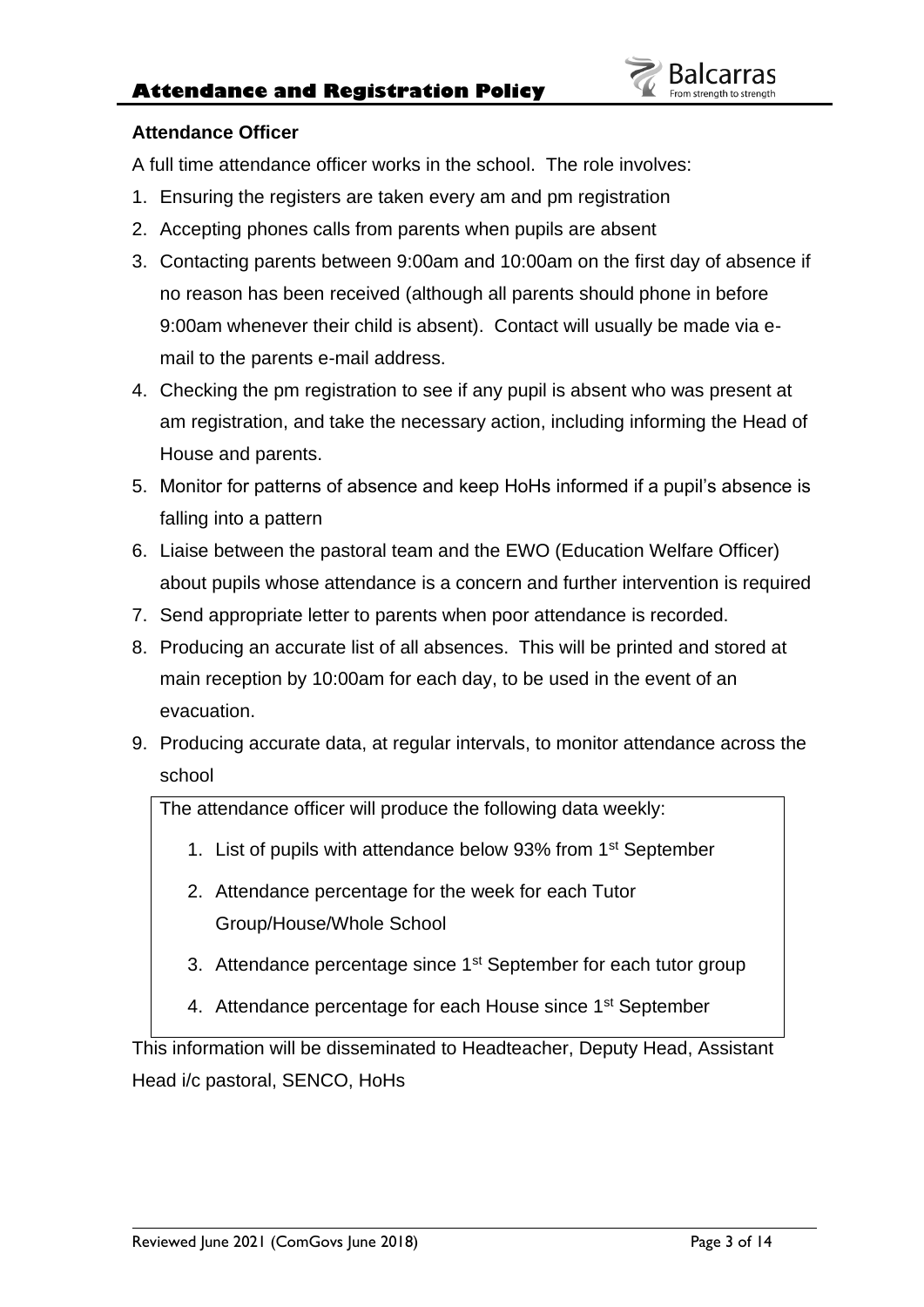## **Rewards**

Rewards are regularly used to encourage good attendance. The following are some of the rewards used by the school:

- 1. The tutor groups with the highest attendance over 99% will be given a free tutor group breakfast every month
- 2. At the end of term assemblies, the list of all pupils with 100% attendance will be displayed on the board and congratulated
- 3. At the end of term assemblies, a draw will take place, in the form of names of pupils with 100% attendance will be chosen from a hat, for a voucher (usually to the value of £20, although this could change). Usually there is one voucher per one or two year group(s).
- 4. House assemblies will regularly display names of pupils with 100% attendance and celebrate their success.
- 5. A cinema trip will take place at the end of the summer term for all pupils with 100% attendance and also for the tutor group with the highest attendance in each year.

## **EWO (Education Welfare Officer)**

The school employs a part time Education Welfare Officer. The role of the EWO (Education Welfare Officer) is:

- 1. Liaise with the school's pastoral team and the attendance officer to ascertain which pupils have poor attendance and need further intervention
- 2. Attend regularly the pastoral meeting on a Wednesday lunchtime.
- 3. Visit pupils' houses when requested; when a pupil is absent from school or when attendance in a concern.
- 4. Conduct meetings with parents whenever attendance is a concern and discuss strategies for improving attendance of their child in the future
- 5. Attend AIM (Attendance Improvement Meetings) held by the school with parents and ensure that the legal position is made clear.
- 6. Support the school in the creation of any necessary paperwork needed for prosecution for poor attendance.
- 7. Ensure the school is kept aware of any changes to legislation regarding school attendance.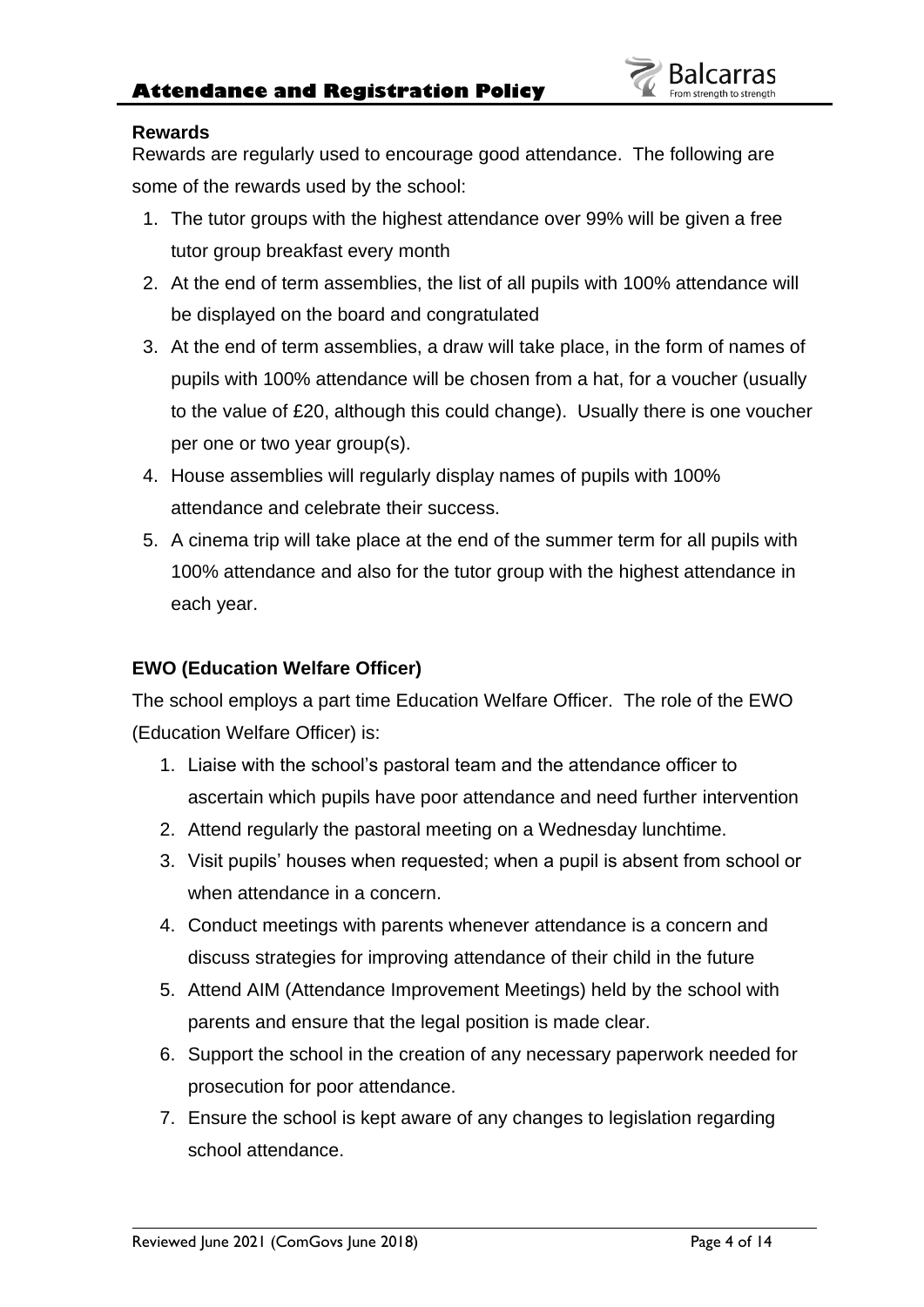## **Registration**

All pupils will attend registration twice each day. This will take place at the following times:

# **am registration 8:55 – 9:00am (Mon - Fri)**

*Pupils should be heading towards their tutor rooms at 8:50am and be sat in their chair when the register is taken at 8:55am.*

# **pm registration 2:15 – 2:35pm (Mon – Thurs) 1:50 – 2:10pm (Fri)**

*Pupils should be heading towards their tutor rooms at 2:10pm (1:45pm on Fri) and be sat in their chair when the register is taken at 2:15pm (1:50pm on Fri).*

The school's Register Policy details requirements for completing registers.

# **Penalty Notices**

In some cases it may be necessary for a parent to be issued with a penalty notice. These will be issued to parents when pupils have not met the attendance targets set out at an AIM meeting, or for pupils who continue to arrive late to school following an AIM meeting.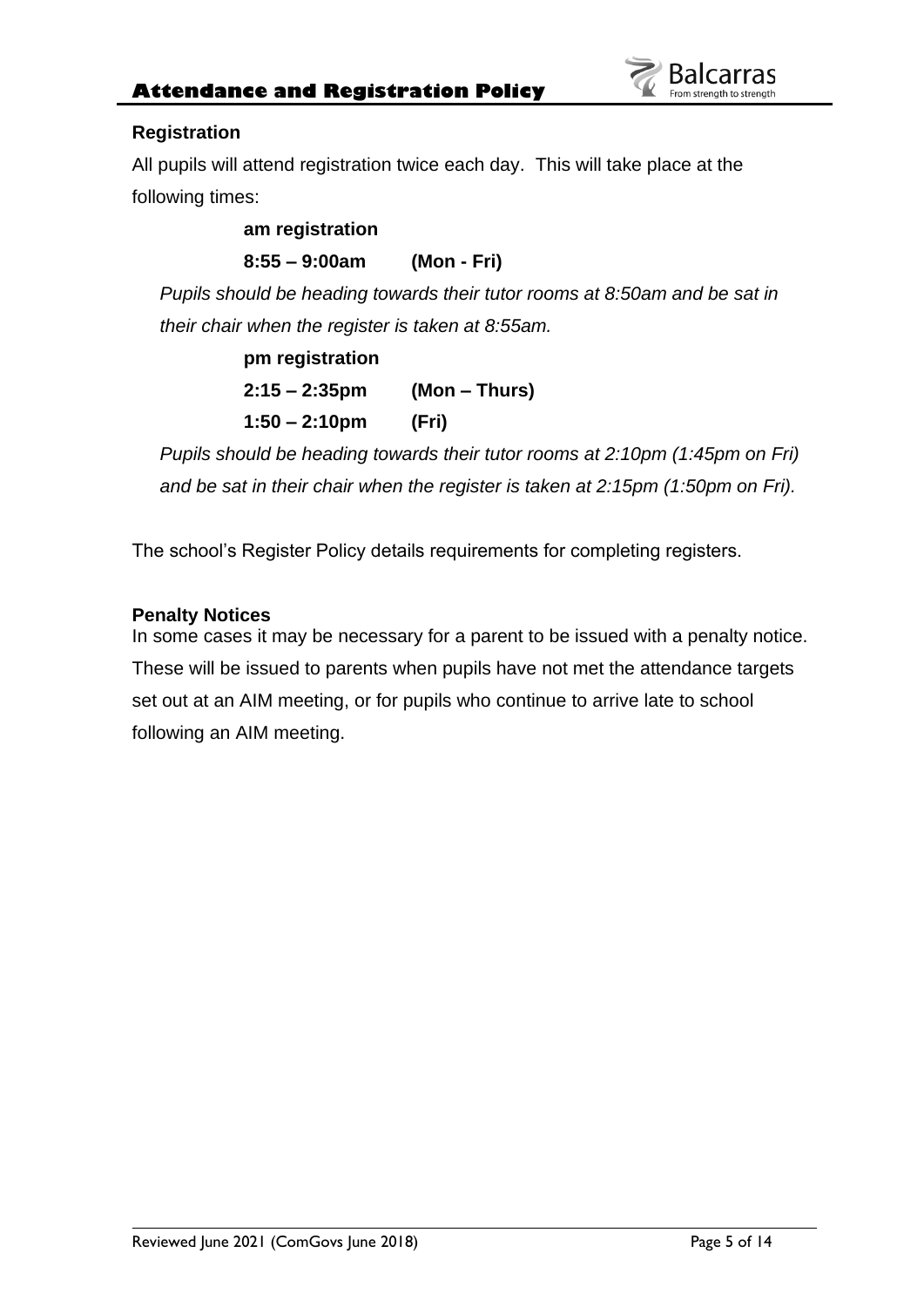## **Heads of House**

HoH have oversight of the attendance for the pupils in their house. HoH have responsibility to:

- 1. Promote and encourage outstanding attendance within their house
- 2. Ensure that all suspected truancy is followed up and dealt with
- 3. Contact parents over student absences where appropriate
- 4. Liaise with the attendance officer about concern pupils and ensure that the attendance officer is alerted to which pupils are on the concern list and HoH are informed immediately when they are absent
- 5. Liaise with the EWO (Education Welfare Officer) over visits to parents' houses whenever pupils have concerning attendance
- 6. Organise and conduct meetings with parents whenever attendance becomes a concern
- 7. Organise AIM (Attendance Improvement Meeting) meetings whenever necessary
- 8. Ensure, alongside the EWO (Education Welfare Officer), that paperwork from AIM meetings is accurate and promptly sent to parents
- 9. Monitor attendance in the light of targets set at AIM meetings
- 10.Ensure the necessary letters are sent out by the attendance officer based on attendance figures
- 6. For pupils who manage 100% attendance over 5 years, at the end of Year 11 a voucher (judged to be of value worthy of the achievement) will be awarded.

## **Prefects**

Prefects are selected in the spring term of Year 10. There are a number of criteria used for prefect section. One of the main considerations is that prefects must have an attendance rate of over 96% for the academic year so far, and must maintain this attendance rate or risk losing prefect status.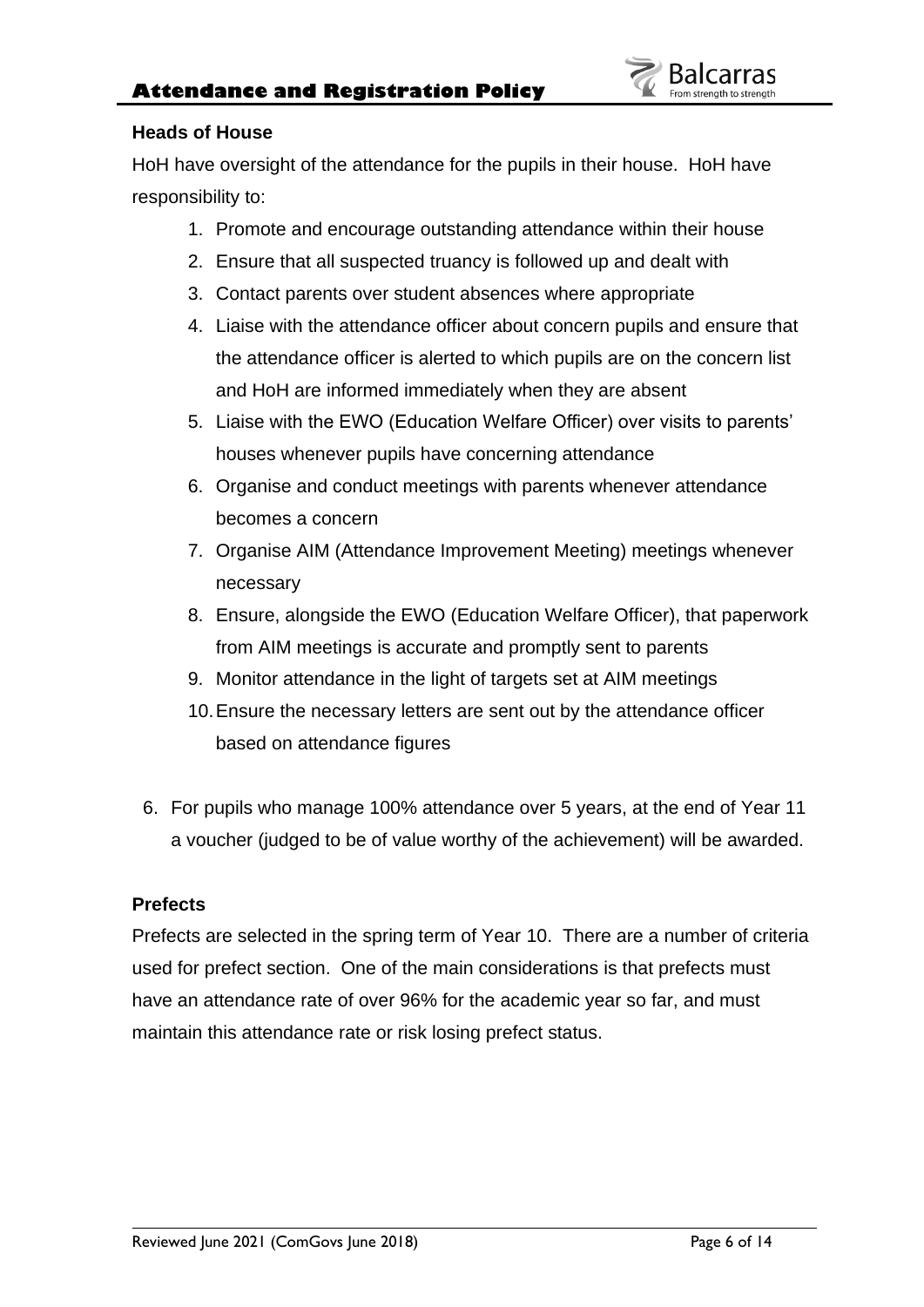

**Appendix 1 - Letters**

**Letter 1 – Attendance Concern**

Mr / Mrs Xxx Charlton Kings Cheltenham **Glos** GL53

**Date** 

#### Dear Mr / Mrs Xxx, **Re:** (student name) (tutor group) **Attendance Letter of Concern**

I am writing with regard to Xxx's pattern of attendance. Since the beginning of the year he/she has had x days off, plus he/she has been late to school on x occasions. This means that at present his/her attendance is xx%. For information, last year Xxx's attendance was xx% and he/she was late on xxx occasions.

I do appreciate that poor health can sometimes have an unavoidable effect upon a child's attendance. However, government guidelines expect pupils to aim to achieve 100% attendance throughout an academic year. Please note, that the Balcarras attendance target for every pupil during 2017-18 is 97.5%.

I trust that Balcarras can rely on your support and that we can work together to improve Xxx's present level of attendance. Should you wish to discuss the situation further please do not hesitate to contact me at school.

Yours sincerely

Xxx Head of Xxx House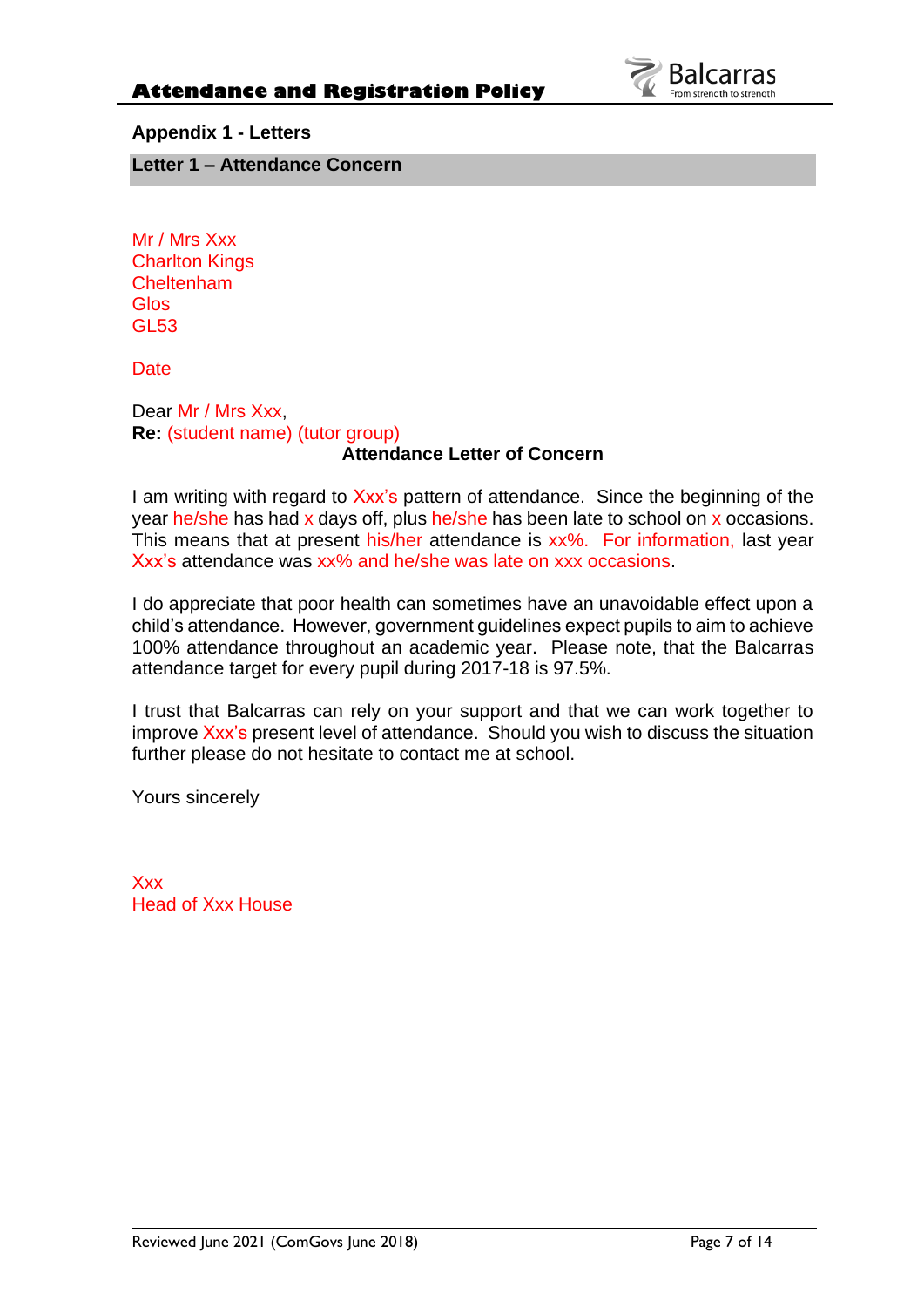

#### **Letter 2 – Punctuality Concern**

Mr / Mrs Xxx Charlton Kings Cheltenham Glos GL53

**Date** 

Dear Mr / Mrs Xxx, **Re:** (student name) (tutor group)

## **Punctuality Letter of Concern**

I am writing with regard to Xxx's punctuality to school this year. Since the beginning of the year he/she has been late to school on x occasions. For information, last year he / she was late on xxx occasions and his / her attendance was xx%.

Under the Education Act 1996, parents and carers have a duty to make sure their children attend school. I do appreciate that poor health can sometimes have an unavoidable effect upon a child's attendance. However, government guidelines expect pupils to aim to achieve 100% attendance throughout an academic year. This includes being punctual at the start of both of the sessions of the school day.

I trust that Balcarras can rely on your support and that we can work together to improve Xxx's present pattern of punctuality. Should you wish to discuss the situation further please do not hesitate to contact me at school.

Yours sincerely

**Xxx** Head of Xxx House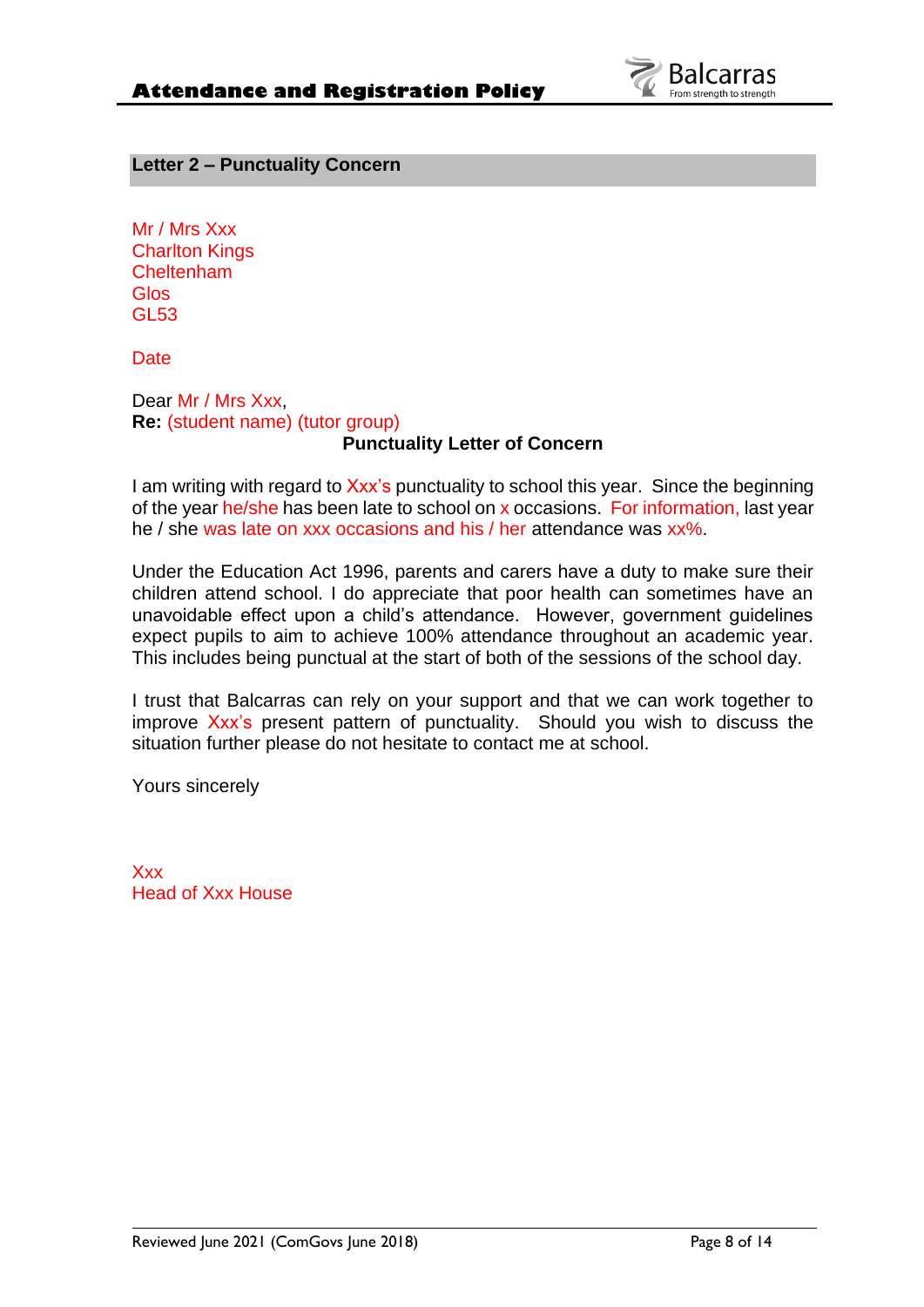

## **Letter 3 - Further Attendance Concern**

Mr / Mrs Xxx Charlton Kings Cheltenham **Glos** GL53

**Date** 

Dear Mr / Mrs Xxx, **Re:** (student name) (tutor group) **Attendance and Punctuality Letter of Concern**

I am writing with regard to Xxx's pattern of attendance. Since the beginning of the year he/she has had x days off, (plus he/she has been late to school on x occasions). This means that at present his/her attendance is xx%. For information, last year Xxx's attendance was xx% and he/she was late on xxx occasions.

I do appreciate that poor health can sometimes have an unavoidable effect upon a child's attendance. However, government guidelines expect pupils to aim to achieve 100% attendance throughout an academic year. Please note, that the Balcarras attendance target for every pupil during 2017-18 is 97.5%.

If a child of compulsory school age who is registered at a school fails to attend regularly at the school then the parent is guilty of an offence under Section 444(1) of the Education Act 1996. There is a risk that if your child's attendance remains at the current level a referral may be made to the local authority, who will start a legal process.

I trust that Balcarras can rely on your support and that we can work together to improve Xxx's present level of attendance. Should you wish to discuss the situation further please do not hesitate to contact me at school.

Yours sincerely

Xxx Head of Xxx House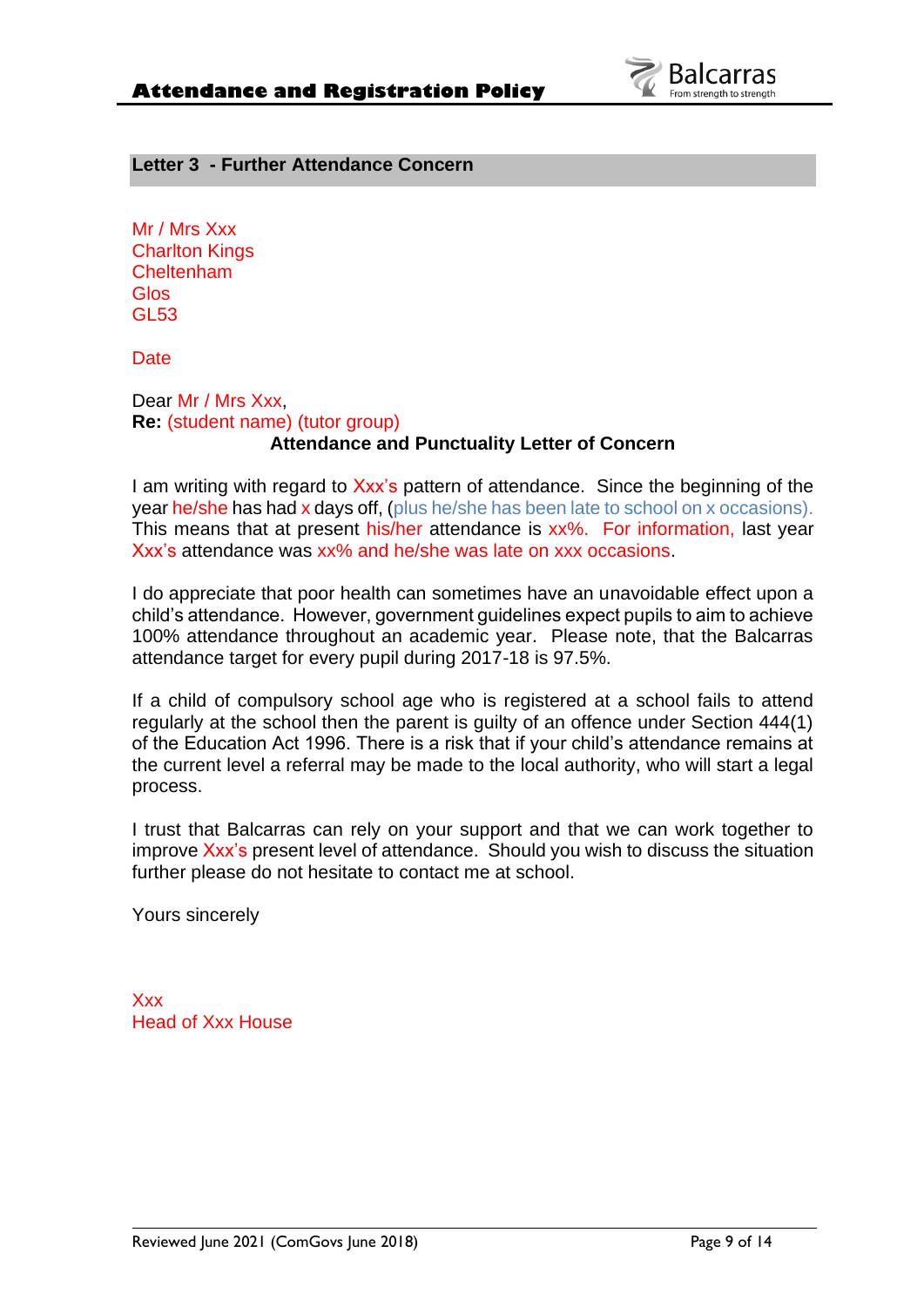

#### **Letter 4 Attendance Follow-Up**

Mr / Mrs Xxx Charlton Kings Cheltenham Glos GL53 Xxx

**Date** 

# Dear Mr / Mrs Xxx, **Re:** (student name) (tutor group)

#### **Attendance Follow-Up Letter of Concern**

Further to my letter dated  $xx-xx-x$  I am writing with regard to  $Xxx$ 's pattern of attendance since the beginning of the year. The sheet enclosed gives details of his/her absence week by week.

As stated in my previous correspondence, government guidelines expect students to attend school for a minimum of 95% of the present academic year with the Balcarras target set at 97.5%.

It is disappointing that Xxx's attendance has deteriorated further since my last correspondence and at present is below the percentages stated above. I would appreciate it if you would discuss this matter with  $Xxx$ . Please note that I have spoken to him/her and hope that he/she appreciates the need to attend school as much as possible during the remainder of the year.

In order to authorise any future absences this year please note that some form of medical evidence will be required. This could be in the form of a note from a doctor, an appointment card, a photocopy of a prescription or a label from a prescribed medication with Xxx's name and the date on it. Any continued unauthorised absence will result in a referral to Mr Steve Bond, the school's Education Welfare Officer.

I would appreciate if you could contact me on 01242xxx in order that an appointment can be made to review the present situation and set some plans for improving Xxx's attendance.

I trust that the school can rely on your continued support and look forward to hearing from you in the near future.

Yours sincerely

Xxx Head of Xxx House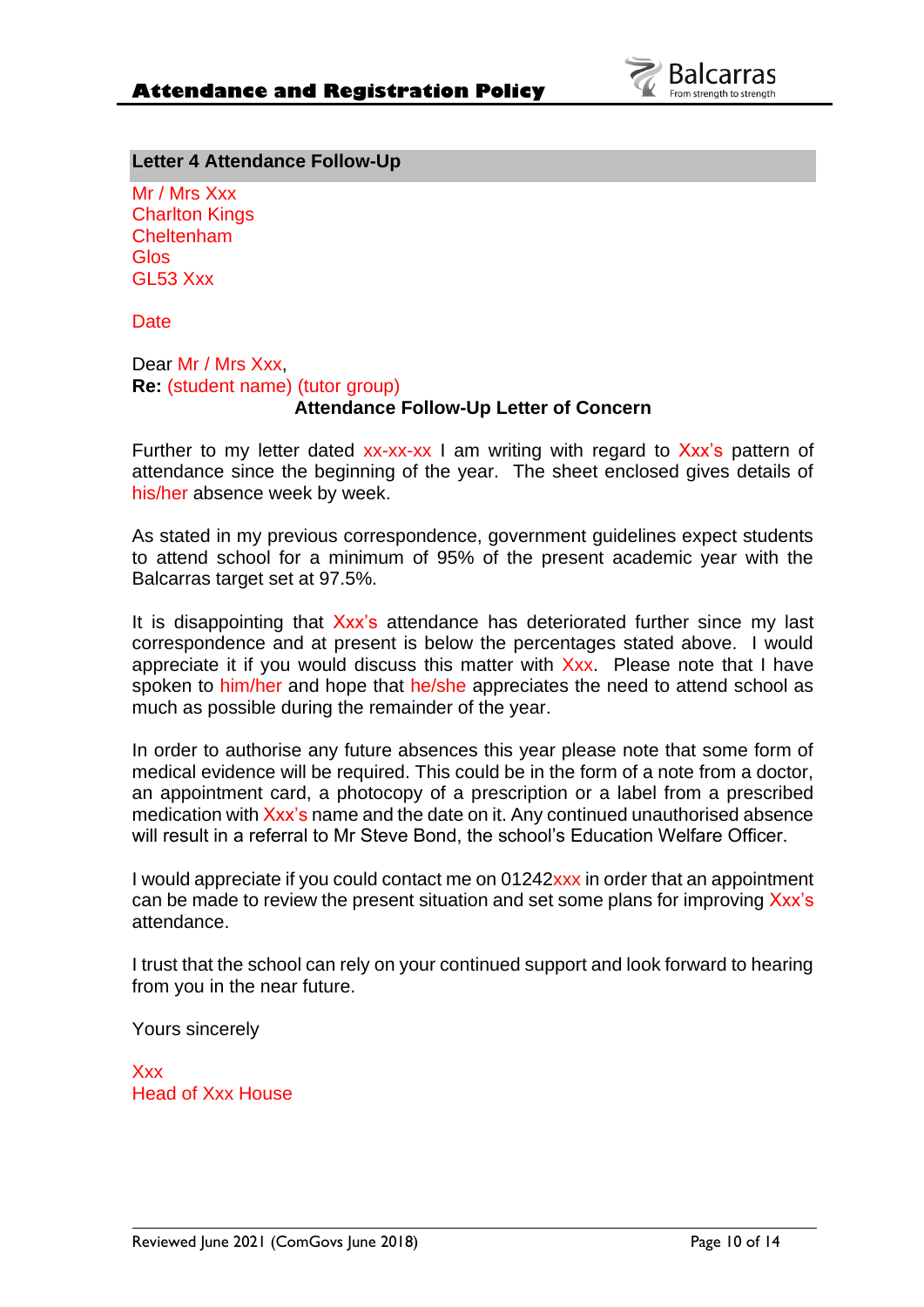

**Letter 5 AIM Invite Letter**

Mr / Mrs Xxx Charlton Kings **Cheltenham** Glos GL53 Xxx

**Date** 

Dear Mr / Mrs Xxx, **Re:** (student name) (tutor group)

## **WARNING LETTER TO PARENTS Balcarras School**

## **Times attended: X out of a possible X sessions.**

Further to our meeting on Xxx, I am writing with regard to Xxx's pattern of attendance since the beginning of the year. The sheet enclosed gives details of his/her absence week by week.

At the aforementioned meeting, it was made clear that Xxx needed to have regular attendance and punctuality to school. It was also stressed the need to supply evidence for any future absence. Since the meeting Xxx has been absent from school on  $X$  occasions and you have not provided acceptable proof of his / her inability to attend.

The 1996 Education Act Section 444(1) states:

*"If a child of compulsory school age who is registered at a school fails to attend regularly at the school then the parent is guilty of an offence under Section 444(1) of the Education Act 1996"*

There is a risk therefore, that if Xxx's attendance remains at the current level a referral may be made to the Local Authority who will start a legal process. I would appreciate if you could contact me on 01242 545xxx so that an **Attendance Improvement Meeting** can be arranged.

We would also like Xxx to be present at the meeting, so that any concerns or worries can be discussed and hopefully resolved. Please note that Mr Steven Bond, Balcarras EWO (Education Welfare Officer), will be attending the meeting. Failure to attend the meeting will result in the meeting being conducted in your absence.

Yours sincerely,

**Xxx** Head of Xxx House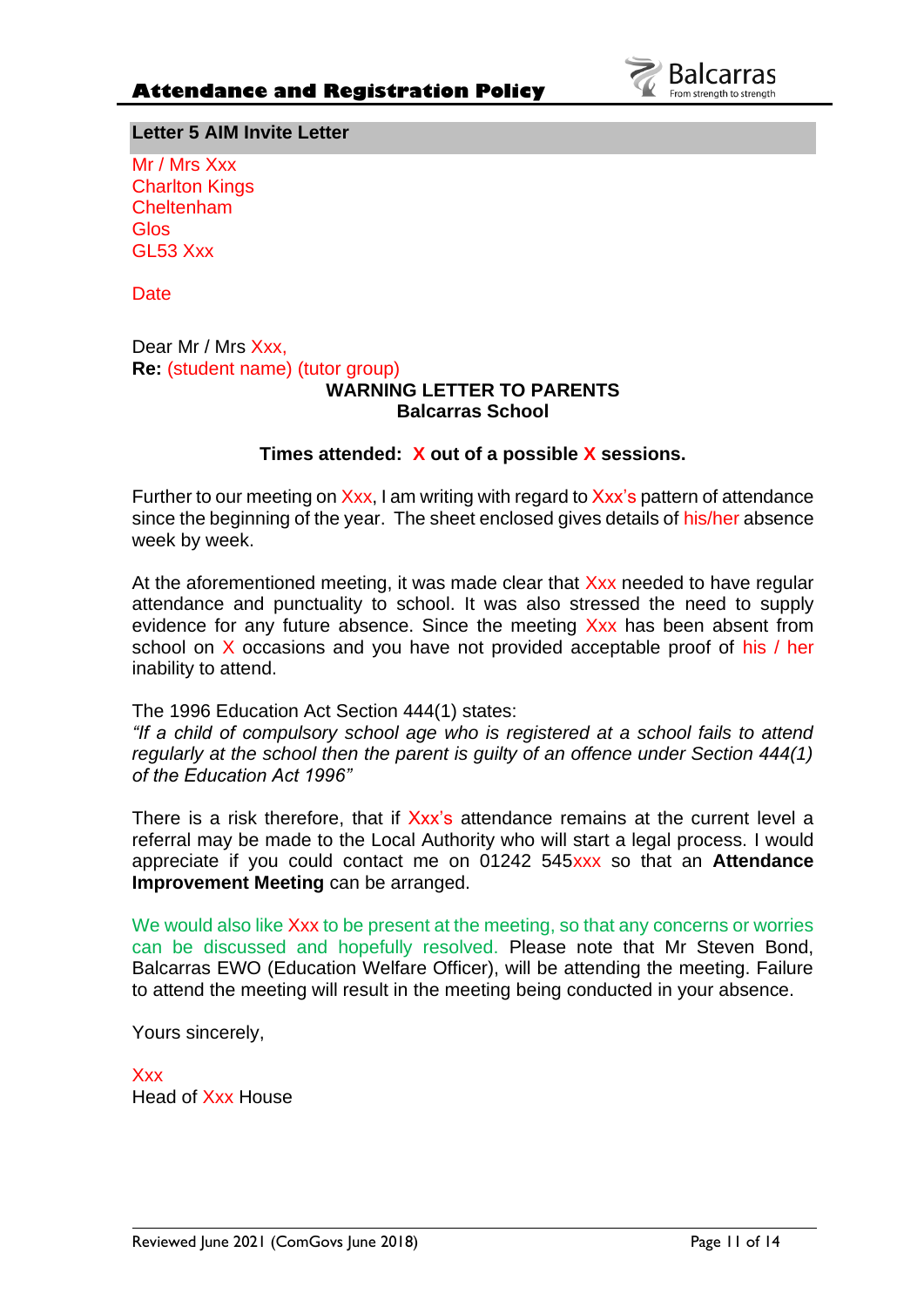

**Letter 6 AIM follow up**

Mr / Mrs Xxx Charlton Kings **Cheltenham** Glos GL53 Xxx

**Date** Dear Mr / Mrs Xxx, **Re:** (student name) (tutor group)

# **WARNING LETTER TO PARENTS Balcarras School**

## **Times attended: xx out of a possible xxx sessions - xx%**

At the meeting you attended on xxxxxday (date) with myself (and other tcr) Xxx was set targets for his/her attendance. The hope was that he/she would achieve 100% attendance from the date of the meeting until the (target date), but it was agreed that Xxx was to have no more than two days absence for the rest of this term. It is therefore very disappointing that  $Xxx$  has already had  $(XX)$  days off school. I have enclosed Xxx's attendance record for you to see.

At the aforementioned meeting, it was stated the need for Xxx to have regular attendance and punctuality to school. It was also stressed the need to supply evidence for any future absence and that if this was not provided then it would go down as unauthorised.

The 1996 Education Act Section 444(1) states:

*"If a child of compulsory school age who is registered at a school fails to attend regularly at the school then the parent is guilty of an offence under Section 444(1) of the Education Act 1996. There is a risk that if your child's attendance remains at the current level a referral may be made to the Local Authority who will start a legal process.*

As Xxx has failed to meet the agreed targets I would like to invite you to an **Attendance Improvement Meeting**. We would also like Xxx to be present at the meeting, so that any concerns or worries can be discussed and hopefully resolved. Please note that Mr Steven Bond, Balcarras EWO (Education Welfare Officer), will also attend this meeting. Please contact me at school on 01242 545 xxx to arrange a suitable time. If I do not hear from you I will set a date and inform you. Failure to attend the meeting will result in the meeting being conducted in your absence.

Yours sincerely,

Xxx Head of XXX House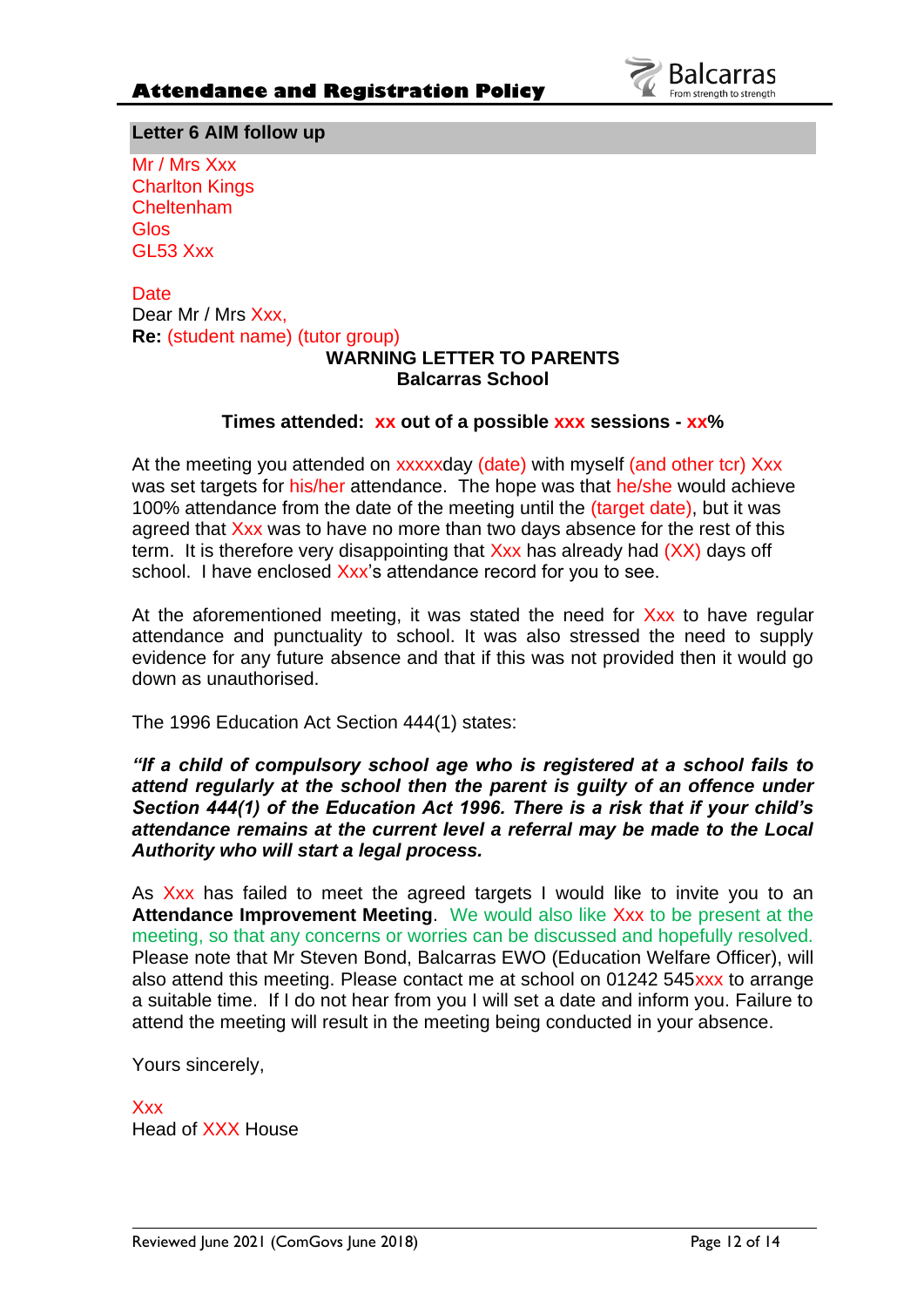

**Letter 7 Warning Penalty Notice Attendance**

Mr / Mrs Xxx Charlton Kings **Cheltenham Glos** GL53

**Date** 

#### Dear Mr / Mrs Xxx, **Re:** (student name) (tutor group) **Warning of Penalty Notice - Attendance**

Under the Education Act 1996, parents and carers have a duty to make sure their children attend school regularly. This includes being punctual at the start of both of the two sessions of the school day. If a child fails to do this then the parents or carers can be prosecuted.

Working within a Code of Practice the Local Authority can issue a penalty notice to parents or carers where a child has missed a number of sessions without permission from the school.

Xxxxxx has been absent from school for  $(XX)$  sessions in the previous  $(XX)$  weeks without prior authorisation or an acceptable reason being given to the Head Teacher. This absence has therefore been recorded as unauthorised in the school register. Please note there are normally 2 sessions in each school day.

## **I need to inform you that the level of Xxxxxxx's unauthorised absence places you at risk of a penalty notice and / or court action by the Local Authority.**

Please note, providing that there are no further unauthorised absences within the next 15 school days, which will start 2 days after the date of this letter, to allow for postage, a penalty notice will not be issued on this occasion.

I must draw your attention to the fact that should Xxxxxx have more unauthorised absences within the next twelve months, you may receive a penalty notice without further warning.

Yours sincerely,

D L Burke Head Teacher